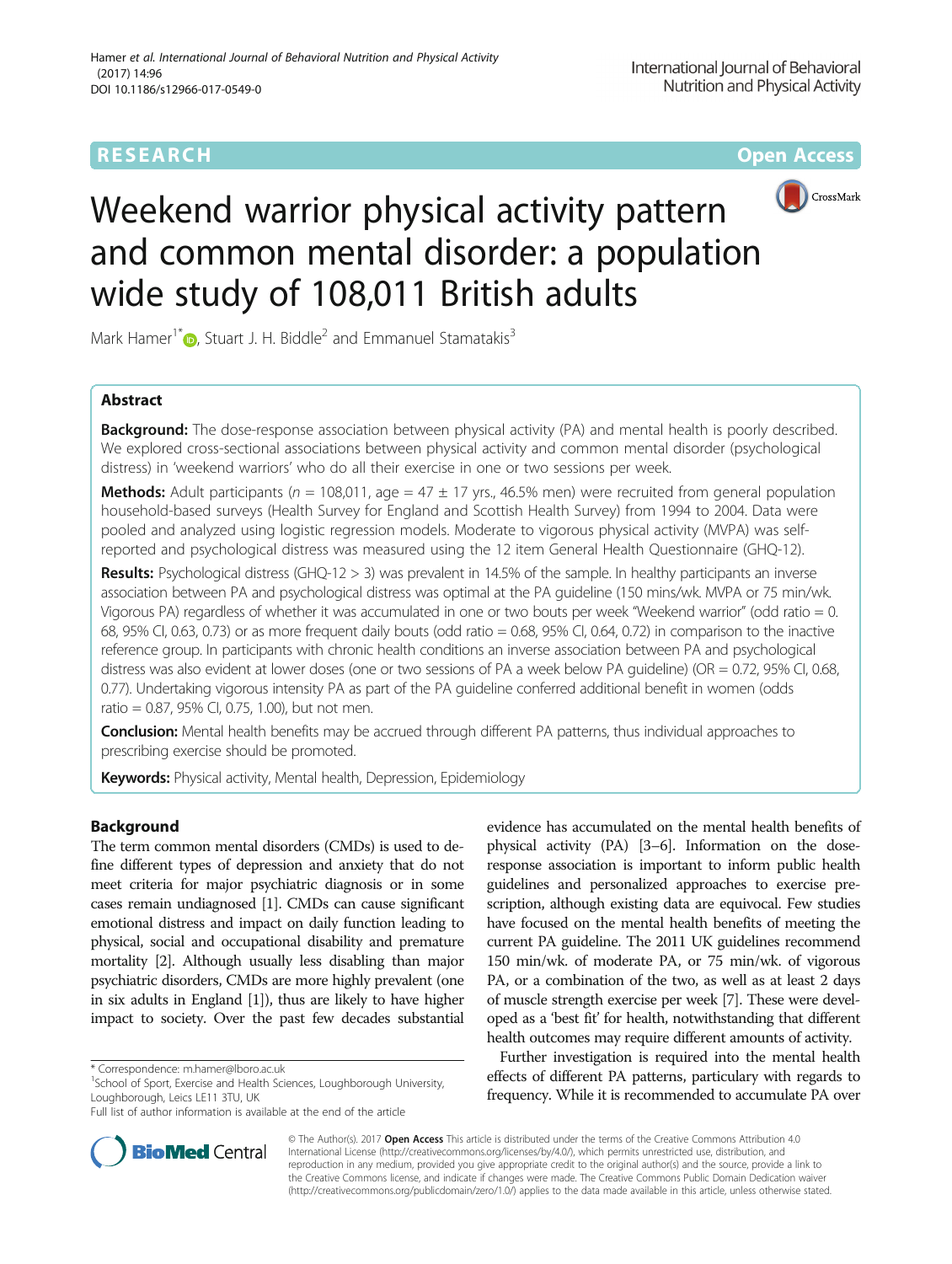most days of the week, results of existing observational studies suggests that compared to inactive individuals, participants may gain substantial mental health benefit by participating in PA below the current 150 min/wk. threshold, and in some studies the associations are comparable to those seen in participants meeting the full PA guidelines [[8](#page-5-0)–[12\]](#page-5-0). For example, being active one to two times/week, popularly phrased as the "Weekend Warrior" activity pattern [\[13\]](#page-5-0), was associated with a decreased risk of depression of up to 40% [[14](#page-5-0), [15](#page-5-0)], although these findings have not been consistently reproduced [[16\]](#page-5-0).

Several reasons might explain the heterogeneity in results. Firstly, exposure measures of PA have been crude in some studies, making it difficult to fully characterize the dose-response association. Secondly, studies have investigated a wide variety of psychological outcome measures, and not all would be expected to be affected by PA in the same way. Thirdly, prior studies have often been of limited sample size making it difficult to stratify participants according to important characteristics such as sex, age, and presence of chronic disease risk factors. Evidence on doseresponse associations between PA and mental health in particular groups of individuals thus remains largely unknown. Moreover, it has long been argued that doseresponse outcomes for PA are too complex to consider in simple stimulus-response terms [\[17](#page-5-0)]. Individuals will have preferences, characteristics and activity histories that might lead to different psychological responses to similar types or loads of PA [[18\]](#page-5-0). For these reasons, it is important to explore dose-response associations across different groups of people.

In a large population sample of adults we aimed to explore if mental health benefits can be optimized by accumulating PA in certain patterns (e.g., 1–2 sessions per week vs. 5–6 sessions per week; moderate vs. vigorous PA). Certain variables are known to be associated with CMDs, including sex, age, presence of chronic illness, and risk factors (eg, smoking and obesity) [[1\]](#page-5-0), thus we explored if associations between physical activity and CMDs were modified by these factors.

# Methods

#### Participants

Adult participants were recruited from the Health Survey for England (HSE) and the Scottish Health Survey (SHS), that are cross-sectional surveys, each year containing different participants [\[19, 20\]](#page-5-0). Briefly, HSE and SHS are household-based surveillance studies using a multistage, stratified probability design in order to target a representative sample of the population. Stratification was based on geographical areas, not individual characteristics: postcode (zip code) sectors were selected at the first stage and household addresses selected at the second stage. Participants in the present study were derived from surveys in

1994 (HSE only), 1995 (SHS only), 1998, 1999 (HSE only), 2003, and 2004 (HSE only). Local research ethics committees approved all aspects of each survey and all participants gave written informed consent.

### Physical activity

PA was assessed using an established questionnaire that is described elsewhere [[21](#page-5-0)]. Briefly, the interviewer used the questionnaire to enquire about frequency, duration and pace of walking (slow, average, brisk or fast) and participation in sports and exercises using a prompt card showing 10 main groupings, including cycling, swimming, running, football, rugby, tennis and squash. Six open entries could also be recorded. For each sport and exercise, the respondent was asked to specify frequency, duration and perceived intensity. The validity [\[22](#page-5-0)] and reliability [\[23\]](#page-5-0) of the PA questionnaire are described elsewhere. In 2175 adults, the Spearman's correlation coefficient for accelerometer assessment and questionnaire assessment of moderate- and vigorous-intensity PA was 0.38 (95% CI: 0.32, 0.45) in men and 0.40 (0.36, 0.48) in women [\[22\]](#page-5-0). A compendium [\[24](#page-5-0)] was used to identify moderate- and vigorous-intensity PA in the present study: moderate activities were of 3.0–5.9 metabolic equivalents (METs) and vigorous activities were of ≥6.0 METs, where one MET is considered to represent resting energy expenditure. Occupational and routine domestic activities were not included in the present analysis. Participants meeting the PA guidelines were defined as reporting at least 150 min per week in moderate-intensity physical activity or at least 75 min per week in vigorousintensity PA. Inactive' was defined as not reporting any moderate- or vigorous-intensity physical activities; 'Insufficiently active' was defined as reporting physical activity totaling <150 min·wk.-1 in moderate- and <75 min·wk.-1 in vigorous-intensity activities; 'Weekend warrior' was defined as reporting ≥150 min·wk.-1 in moderate- or ≥75 min·wk.-1 in vigorous-intensity activities from one or two sessions; 'Regularly active' was defined as reporting ≥150 min·wk.-1 in moderate- or ≥75 min·wk.-1 in vigorous-intensity activities from three or more sessions.

### Psychological distress

Common mental disorder was assessed using the 12 item version of the General Health Questionnaire (GHQ-12), a widely-utilized measure of psychological distress in population-based studies [\[25](#page-5-0), [26\]](#page-5-0). The questionnaire enquires about "How have you been feeling in general over the past few weeks", for example, "Have you recently been feeling unhappy and depressed?" Participants are required to answer using a likert scale ("not at all"; "no more than usual"; "rather more than usual"; "much more than usual") scoring one point if symptoms are present, providing total scores in the range of 0–12. We employed a GHQ-12 cut off score of >3 to denote psychological distress, as this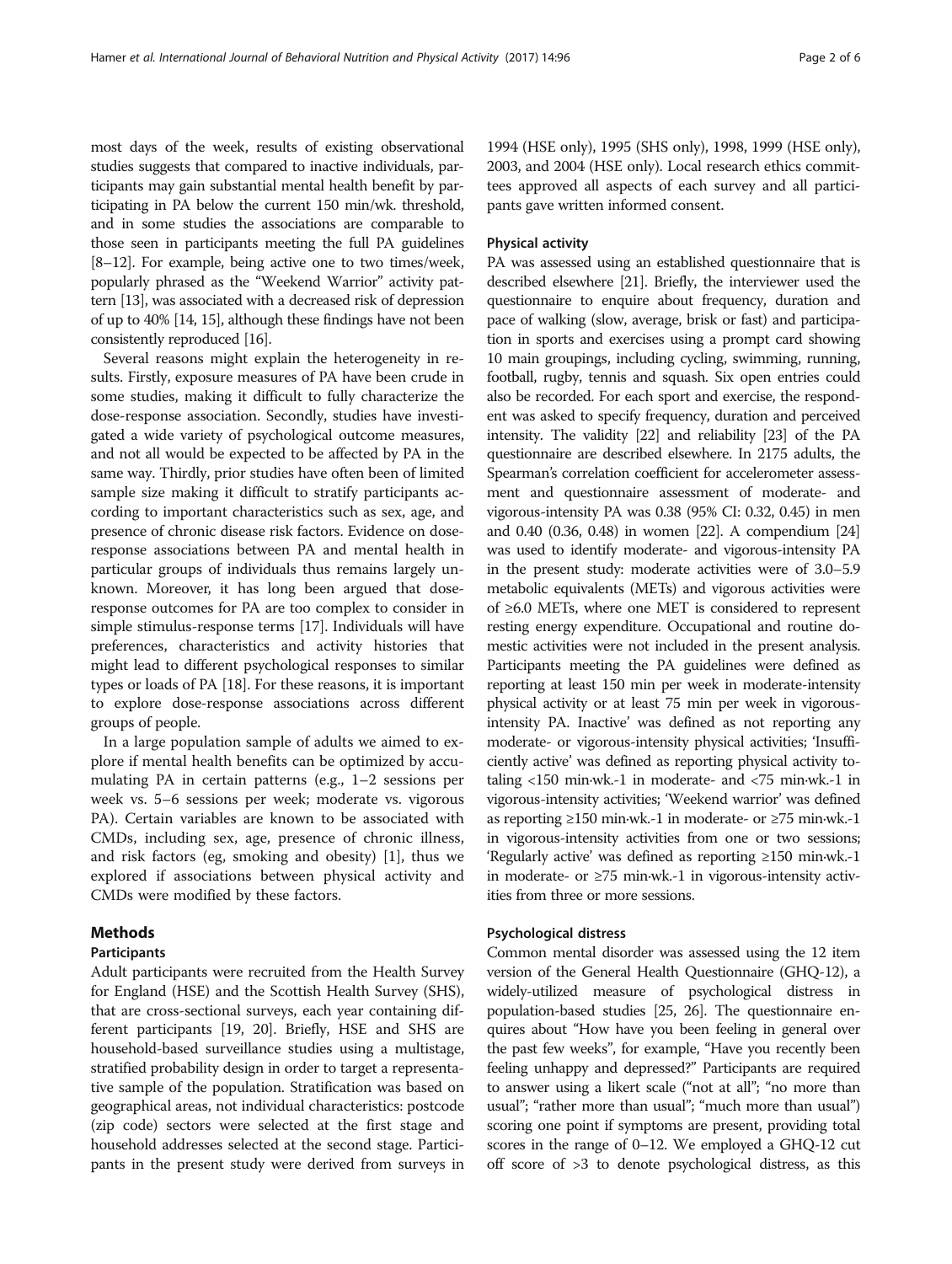threshold has demonstrated the highest Youden index values when depression during the past 2 weeks was the criterion (Y = 0.67, sensitivity 0.84, specificity = 0.84) using Composite International Diagnostic Interview [\[27\]](#page-5-0).

#### Covariates

Trained interviewers asked about age, sex, smoking habit, longstanding illness, and social occupational class. Participants were asked whether they had 'any longstanding illness, disability or infirmity', recorded as a binary response (yes/no). Socioeconomic status was determined from participants' occupations using the four-group version of the Registrar General's classification: professional and managerial occupations; skilled, non-manual occupations; skilled manual occupations; and, routine and manual occupations. The trained interviewers also measured height and weight that was used to derive body mass index (BMI), expressed as kilograms per meter squared. Obesity was defined as BMI ≥30 kg⋅m<sup>-2</sup> in the present study.

## Statistical analysis

Binary logistic regression models were used to estimate the association between physical activity pattern and psychological distress using data pooled across all survey years. Analyses were adjusted for age and sex (Model 1) and further adjusted for smoking habit, longstanding illness, social occupational class, BMI, and survey year (Model 2). We examined effect modification by sex, age, longstanding illness, smoking and obesity. All analyses were performed using SPSS version 22 (IBM Inc.).

## Results

The sample comprised 108,011 participants (age =  $47 \pm 17$  yrs., 46.5% men). Psychological distress (GHQ-12 > 3) was prevalent in 14.5% of the sample. Psychological distress was more prevalent in women, smokers, lower occupational classes and those with chronic illness (Table 1). In models mutually adjusted for all covariates, psychological distress was associated with age (Odds ratio [OR] per year = 0.98, 95% CI, 0.98, 0.99), smoking (OR = 1.46; 1.40, 1.52), female sex (OR = 1.42; 1.37, 1.48), and longstanding illness ( $OR = 2.65$ ; 2.55, 2.75). In addition, compared to normal BMI (18.5-24.99  $\text{kg/m}^2$ ) the odds of psychological distress were higher in underweight ( $OR = 1.22$ ; 1.03, 1.44) but lower in overweight ( $OR = 0.92$ ; 0.88, 0.95), and null in the obese (OR = 1.00; 0.95, 1.05).

The regularly active reported on average (SD)  $6.6 \pm 3.9$ sessions MVPA per week compared with weekend warriors who reported  $1.1 \pm 0.5$  sessions/week. Participants with psychological distress were less likely to meet the PA guidelines. There was a dose-response association between PA and psychological distress in models adjusted for all covariates (Table [2](#page-3-0)). The strongest association was observed in participants meeting the PA guidelines (Table

| Table 1 Descriptive characteristics in relation to psychological |  |  |
|------------------------------------------------------------------|--|--|
| distress $(N = 108,011)$                                         |  |  |

| Variable                      | GHQ-12 score 0-3<br>$(N = 92,382)$ | $GHQ-12$ score $> 3$<br>$(N = 15,625)$ |
|-------------------------------|------------------------------------|----------------------------------------|
| Age                           | $46.9 \pm 17.2$                    | $45.8 \pm 16.6$                        |
| Sex (% male)                  | 47.8                               | 38.8                                   |
| Country (% England)           | 81.5                               | 79.2                                   |
| Smoking (%)                   |                                    |                                        |
| Never                         | 49.3                               | 42.2                                   |
| Ex-smoker                     | 25.2                               | 22.5                                   |
| Current                       | 25.5                               | 35.3                                   |
| Social occupational group     |                                    |                                        |
| Professional                  | 5.1                                | 3.6                                    |
| Managerial                    | 27.9                               | 25.6                                   |
| Skilled (non-manual/ manual)  | 43.3                               | 42.5                                   |
| Semi-skilled manual           | 17.3                               | 20.4                                   |
| Unskilled manual              | 5.9                                | 7.4                                    |
| Obesity (%)                   | 20.9                               | 23.1                                   |
| Chronic illness               | 39.3                               | 60.6                                   |
| Physical activity             |                                    |                                        |
| None                          | 49.3                               | 58.1                                   |
| Insufficiently active         | 23.8                               | 22.1                                   |
| Meets quidelines <sup>a</sup> | 26.9                               | 19.8                                   |

<sup>a</sup>150 min/wk. of moderate PA, or 75 min/wk. of vigorous PA, or a combination of the two

[2\)](#page-3-0); compared with an inactive or an insufficiently active reference group there was 32 and 14% reduced odds of distress, respectively. We also observed lower odds of psychological distress in participants that were active but did not meet the PA guideline (insufficiently active) compared with an inactive reference group, regardless of PA frequency (Table [2](#page-3-0)). Sub-clinical levels of psychological distress (GHQ-12 score  $= 1-3$ ) were reported in 25.5% of the sample, thus we performed multinomial regression models to further explore associations with PA. There were inverse associations between all PA patterns and sub-clinical distress, although weaker than those observed with psychological distress defined as GHQ-12 > 3 (Additional file [1](#page-4-0): Table S1).

The pattern of results was essentially the same in men and women (Additional file [1](#page-4-0): Table S2) and across different age categories (Additional file [1:](#page-4-0) Table S3), although slightly stronger associations were observed in participants >60 yrs. of age (e.g., meeting PA guideline,  $OR = 0.42$ ; 0.34, 0.52). We observed significant interaction ( $p < 0.05$ ) by longstanding illness (Additional file [1:](#page-4-0) Table S4), suggesting that in healthy participants the threshold for benefit was observed only at the higher dose of activity (i.e., recommended PA guideline), although associations were evident at lower doses (one or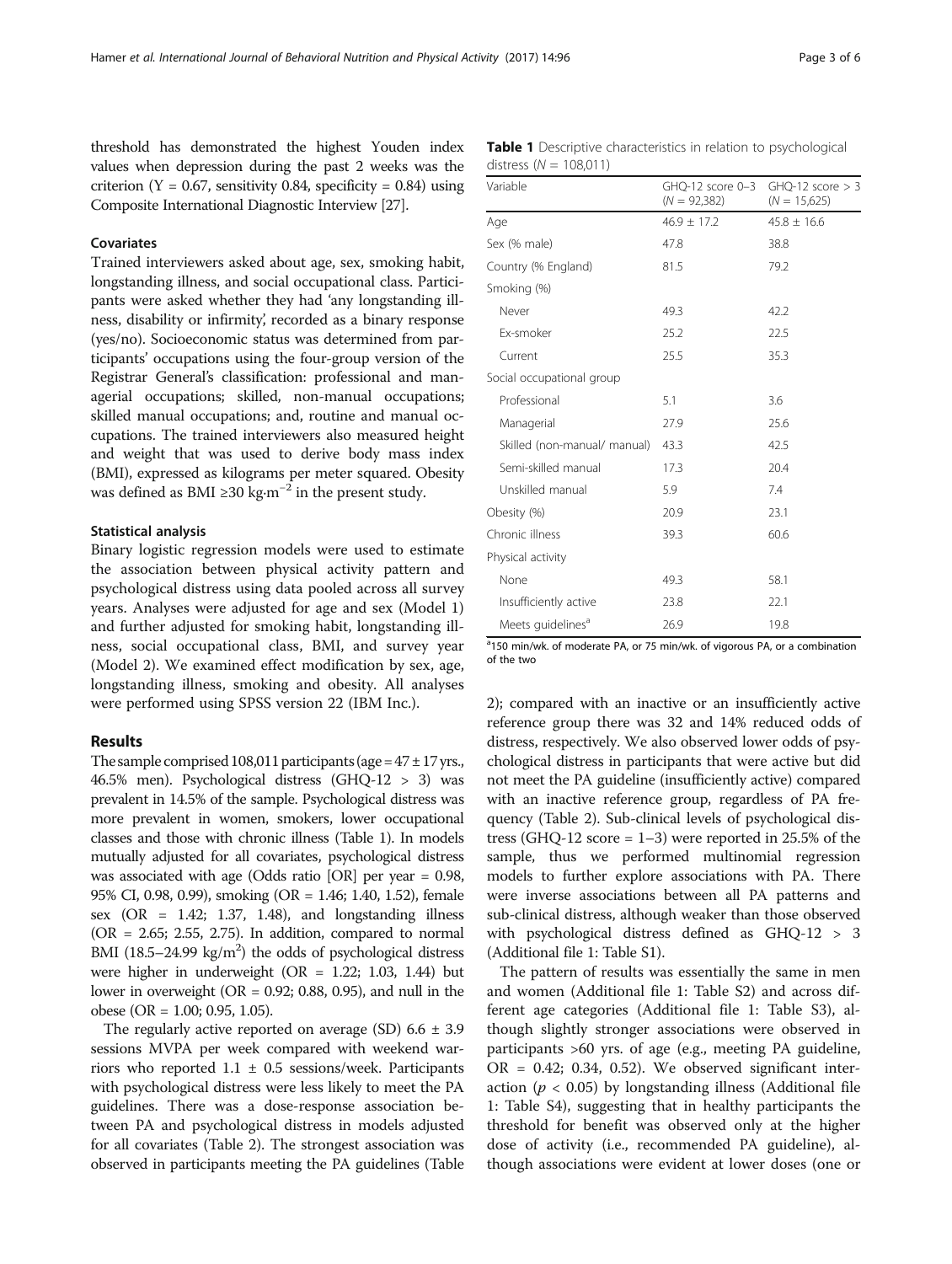| Physical activity pattern          | Cases/N     | Model 1<br>Odds Ratio<br>(95% CI) | Model 2<br>Odds Ratio<br>(95% CI) | Model 3<br>Odds Ratio<br>(95% CI) |
|------------------------------------|-------------|-----------------------------------|-----------------------------------|-----------------------------------|
| Inactive                           | 9096/54,655 | 1.0 (Reference)                   | 1.0 (Reference)                   |                                   |
| Insufficiently active <sup>a</sup> | 2768/20,234 | $0.73$ $(0.69, 0.76)$             | $0.81$ $(0.77, 0.85)$             | 1.0 (Reference)                   |
| Insufficiently active <sup>b</sup> | 688/5225    | $0.70$ $(0.65, 0.76)$             | 0.79(0.72, 0.86)                  | 1.00(0.91, 1.10)                  |
| Weekend warrior <sup>c</sup>       | 1001/8921   | 0.58(0.54, 0.63)                  | $0.68$ $(0.63, 0.73)$             | $0.84$ $(0.77, 0.91)$             |
| Regularly active <sup>d</sup>      | 2100/18,976 | $0.58$ $(0.55, 0.61)$             | $0.68$ $(0.64, 0.72)$             | $0.86$ $(0.80, 0.92)$             |

<span id="page-3-0"></span>**Table 2** Associations between physical activity pattern and psychological distress (GHQ-12 > 3).  $N = 108,011$ 

Model 1 adjusted for age and sex

Model 2 adjusted for age, sex, smoking, social-occupational class, BMI, longstanding illness, survey year

Model 3 uses covariates from model 2 but insufficiently active as reference category ( $N = 53,356$ )

Physical activity patterns were defined as follows:

'Inactive' was defined as not reporting any moderate- or vigorous-intensity physical activities;

Insufficiently active' was defined as reporting one or two physical activity sessions per week totaling <150 min·wk.−<sup>1</sup> in moderate- and <75 min·wk.−<sup>1</sup> in vigorous-intensity activities

<sup>b</sup>'Insufficiently active' was defined as reporting three or more physical activity sessions per week totaling <150 min·wk.<sup>−1</sup> in moderate- and <75 min·wk.<sup>−1</sup> in vigorous-intensity activities

<sup>c</sup>Weekend warrior' was defined as reporting ≥150 min·wk.<sup>-1</sup> in moderate- or ≥75 min·wk.<sup>-1</sup> in vigorous-intensity activities from one or two sessions defined as reporting >150 min·wk.<sup>-1</sup> in viene all all all all all al

'Regularly active' was defined as reporting ≥150 min·wk.−<sup>1</sup> in moderate- or ≥75 min·wk.−<sup>1</sup> in vigorous-intensity activities from three or more sessions

two sessions of MVPA a week under 150 min/wk. threshold) in participants with chronic health conditions. No interactions were observed for smoking (Additional file [1:](#page-4-0) Table S5) or obesity (Additional file [1:](#page-4-0) Table S6).

We explored if further benefits could be gained by accumulating PA in certain patterns in participants already meeting the PA guideline. Among those meeting the PA guideline there were no additional benefits observed based on whether PA was accumulated in one or two bouts per week rather than more frequent weekly bouts (Table 2), nor were any associations observed for total volume (Table 3). Compared to participants who reported meeting PA guidelines by taking part in only moderate-intensity PA, women who undertook weekly vigorous intensity PA as part of the guidelines gained additional benefit (three or more weekly sessions, OR = 0.87;0.75, 1.00) (p-trend = 0.006) (Table [4](#page-4-0)) although this was not observed in men.

## **Discussion**

The main aim of this paper was to explore the doseresponse association between PA and mental health, in particular the 'weekend warriors' who do all their exercise

Table 3 Associations between moderate to vigorous physical activity volume and psychological distress in adults meeting physical activity guidelines ( $N = 27,897$ )<sup>a</sup>

| Cases/N  | Odds Ratio (95% CI) <sup>b</sup> |
|----------|----------------------------------|
| 791/6743 | 1.0 (Reference)                  |
| 802/6806 | $1.01$ $(0.90, 1.12)$            |
| 717/6524 | 0.94(0.84, 1.05)                 |
| 802/7535 | 0.92(0.82, 1.02)                 |
|          |                                  |

<sup>a</sup>Here, meeting physical activity guidelines was defined as reporting

≥150 min·wk.<sup>-1</sup> in moderate-intensity activity, ≥75 min·wk.<sup>-1</sup> in vigorous-intensity activity, or equivalent combinations

in one or two sessions per week. An inverse association between PA and psychological distress was optimal at the recommended PA guideline regardless of whether it was accumulated in 1–2 bouts per week or as more frequent daily bouts. Our results suggest that presence of chronic illness is an important factor in modifying associations between PA and mental health; among participants reporting longstanding health conditions we observed reduced odds of psychological distress below the PA guidelines from as little as one to two sessions per week of MVPA. Given that just under half  $(\sim 44\%)$  of this general population sample of adults reported a longstanding health condition, this is an important factor in potentially modifying associations between PA and mental health.

Existing studies on dose-response associations have reported an inconsistent pattern of results. Participating in 'less than' or 'greater than' 150 min MVPA per week has been associated with a variety of effect sizes, ranging 8–63 and 19–27% decreased risk of future depression [[8](#page-5-0)–[11](#page-5-0)], respectively. Other cohort studies [\[13, 14](#page-5-0)] have revealed that being active once or twice per week or more than once per week was associated with a decreased risk of depression of up to 40%. The current study is the first to explore if further benefits could be gained by accumulating PA in certain patterns in participants already meeting the PA guideline. An analysis of over 600,000 adults of all ages from the US and Europe, showed that a nearly optimal threshold for longevity occurred at 3 to 5 times the PA recommendation (39% reduction in all-cause mortality) although the additional benefit over and above doses corresponding to 1–2 multiples of the PA guideline (31% reduction in all-cause mortality) was rather modest [\[28](#page-5-0)]. Our results suggested that there were no additional mental health benefits over and above the PA guidelines (see Table 3). The addition of weekly vigorous intensity PA, however, could provide additional

**b**<br>Models adjusted for age, sex, smoking, social-occupational class, BMI, longstanding illness, survey year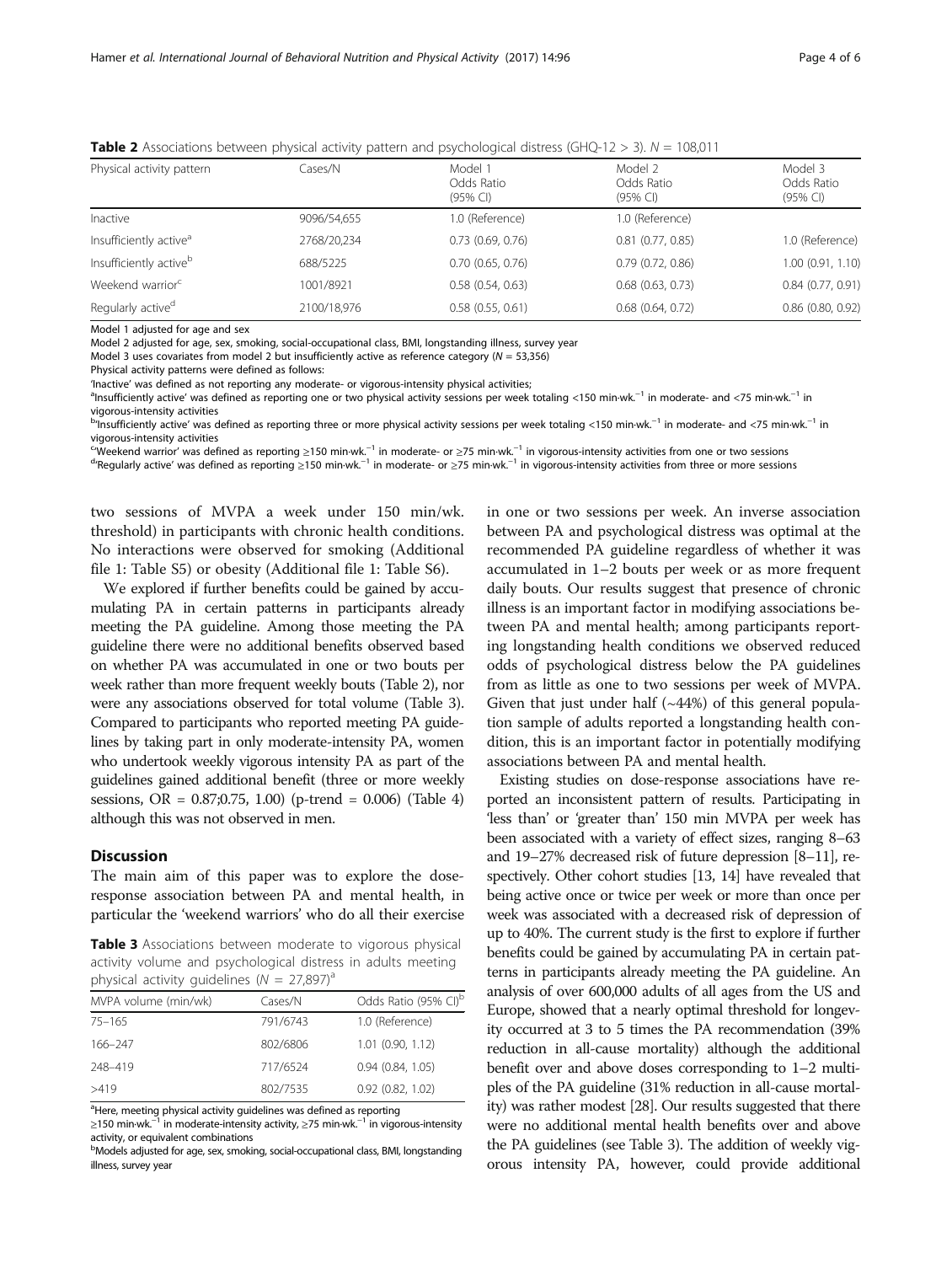| Vigorous-intensity physical<br>activity sessions per week | Whole sample<br>Odds Ratio <sup>a</sup><br>$(95%$ CI) | Men $(n = 15,044)$<br>Odds Ratio <sup>a</sup><br>$(95%$ CI) | Women ( $n = 12,853$ )<br>Odds Ratio <sup>a</sup><br>$(95%$ CI) |
|-----------------------------------------------------------|-------------------------------------------------------|-------------------------------------------------------------|-----------------------------------------------------------------|
| Noneb                                                     | 1.0 (Reference)                                       | 1.0 (Reference)                                             | 1.0 (Reference)                                                 |
| $1 - 3$                                                   | 1.04(0.94, 1.14)                                      | 1.10(0.94, 1.29)                                            | $1.02$ (0.90, 1.15)                                             |
| $>$ 3                                                     | 0.93(0.83, 1.04)                                      | 1.03 (0.87, 1.22)                                           | $0.87$ $(0.75, 1.00)$                                           |

<span id="page-4-0"></span>Table 4 Associations between vigorous-intensity physical activity frequency and psychological distress in adults meeting physical activity quidelines ( $N = 27.897$ )

a<br>Models adjusted for age, smoking, social-occupational class, BMI, longstanding illness, survey year (and sex in analyses of whole sample)

bHere, the reference group is defined as those who reported meeting physical activity guidelines by taking part in ≥150 min·wk.<sup>-1</sup> of moderate-intensity activity (but no vigorous PA)

benefit, particularly in women. Data from randomized controlled trials have tended to show that light/moderate intensity exercise has greater anti-depressive effects [\[29](#page-5-0)], effects on positive mood [[30](#page-5-0)], and on reducing symptoms of fatigue compared with vigorous intensity [\[31, 32\]](#page-5-0). Nevertheless, these effects may be modified by physical fitness in that fitter people training more regularly could gain from more vigorous exercise. Moreover, studies of acute bouts of exercise suggest that affective responses become more negative as the intensity increases, yet rebound back to more positive affective states after exercise. There are also strong intraindividual variations in affective responses to exercise at levels below highly vigorous [\[33\]](#page-5-0). In addition, more vigorous physical activity may be too challenging for some, and is associated with higher dropout, thus reducing the chances of gaining mental health benefit [\[34\]](#page-5-0).

The main limitation of this study is the cross-sectional design, which precludes us from making any inferences about direction or causality. Reverse causation is possible in that people with poor mental health may find it difficult to be physically active. Nevertheless, hospitalized patients with severe mental health problems would have been excluded from our study as only community dwelling participants were surveyed. In addition, we also found associations between PA and sub-clinical levels of distress, which is less likely to be driven by reverse causation. Our PA measures were designed to capture moderate to vigorous intensity PA and thus we could not examine other parts of the PA spectrum such as light intensity and sedentary behaviours. Indeed sedentary behaviour has been longitudinally associated with risk of future depression in some studies [\[35](#page-5-0)]. Undoubtedly, controlled trials are the best test of causality. However, studies of community samples have advantages in that they are more representative. In the present study we aimed to minimise possible confounding by controlling for key covariables.

# Conclusion

In conclusion, these data show that mental health benefits may be accrued through different patterns of physical activity. Personalized medicine approaches tailored to individual preferences and time availability during the week should therefore be encouraged when prescribing exercise.

# Additional file

[Additional file 1:](dx.doi.org/10.1186/s12966-017-0549-0) Supplementary analyses. (DOCX 24 kb)

## Acknowledgements

N/A.

#### Funding

Hamer acknowledges support from the National Institute for Health Research (NIHR) Leicester Biomedical Research Centre, which is a partnership between University Hospitals of Leicester NHS Trust, Loughborough University and the University of Leicester. Stamatakis is funded by the National Health and Medical Research Council (NHMRC) through a Senior Research Fellowship. The funders had no role in the study design; in the collection, analysis and interpretation of data; in writing of the report; or in the decision to submit the paper for publication.

#### Availability of data and materials

The datasets generated and/or analysed during the current study are publicly available from the UK data archive.

#### Authors' contributions

MH obtained funding, conceptualized and designed the study, performed analyses, drafted the initial manuscript, and approved the final manuscript as submitted. He is the manuscript's guarantor. ES conceptualized and designed the study, provided statistical input and critical revision of the manuscript, and approved the final manuscript as submitted. SJHB conceptualized and designed the study, provided critical revision of the manuscript and approved the final manuscript as submitted.

#### Ethics approval and consent to participate

Local research ethics committees approved all aspects of each survey and all participants gave written informed consent.

#### Consent for publication

Not applicable.

#### Competing interests

The authors declare that they have no competing interests.

#### Publisher's Note

Springer Nature remains neutral with regard to jurisdictional claims in published maps and institutional affiliations.

#### Author details

<sup>1</sup>School of Sport, Exercise and Health Sciences, Loughborough University Loughborough, Leics LE11 3TU, UK. <sup>2</sup>Institute for Resilient Regions, University of Southern Queensland, Queensland, Australia. <sup>3</sup>Charles Perkins Centre Prevention Research Collaboration, School of Public Health, University of Sydney, Sydney, Australia.